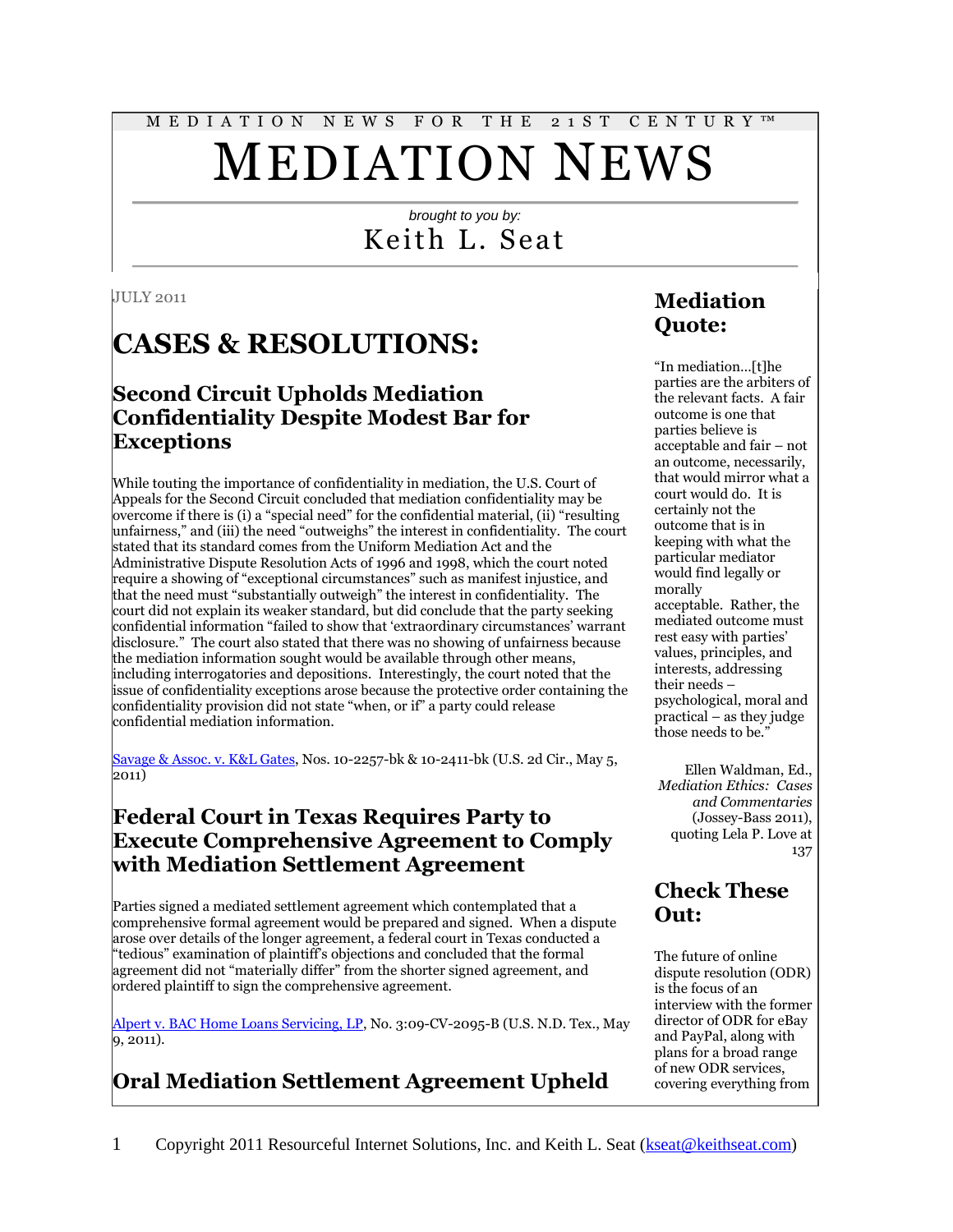## **in Kansas, Despite Need for Board Approval**

In mediation the parties reached a settlement agreement which required formal approval by defendant's board of directors. Prior to action by the board and before a written agreement was signed, plaintiff decided to "back out" of the settlement. The court, applying Kansas law, concluded that the parties intended an enforceable oral settlement agreement to be formed despite the condition precedent, and that defendant simply needed to act in good faith to obtain board approval. Although the court's opinion made no mention of mediation confidentiality, both parties and the mediator waived confidentiality to permit disclosure of mediation information and the mediator's testimony in court.

[Stephenson v. Young,](http://scholar.google.com/scholar_case?case=12655411459760378038&hl=en&as_sdt=2&as_vis=1&oi=scholarr) No. 10-2197-KHV (U.S. D. Kan., May 26, 2011); Editor's Research

#### **Efforts by Arbitrator to Mediate Dispute in China Taint Arbitration Award**

The High Court in Hong Kong refused to enforce an arbitral award from China because one of the party-appointed arbitrators acted as a mediator and met with a person connected with one of the parties to propose a settlement. Although the court found that lack of transparency and other concerns tainted the arbitral award, the court made clear that it was not rejecting the concept of med-arb, which is expressly permitted in Hong Kong and common in Asia.

[International Law Office](http://www.internationallawoffice.com/newsletters/detail.aspx?g=01c79b2a-3f67-482c-89c9-b85a2408b0d3) (June 7, 2011); [Gao Haiyan v. Keeneye Holdings Ltd.](http://legalref.judiciary.gov.hk/lrs/common/ju/ju_frame.jsp?DIS=76050&currpage=T)*,*  HKEC 514 (April 12, 2011)

#### **Other Notable or High Profile Proceedings**

- A federal court in California approved a class action settlement in part because the fact of mediation helped demonstrate that the settlement was not the product of collusion. [In re Apple Inc. Securities Litigation,](http://scholar.google.com/scholar_case?case=16994404756157285978&hl=en&lr=lang_en&as_sdt=2,9&as_vis=1&oi=scholaralrt&ct=alrt&cd=4) No. 5:06-CV-05208-JF (U.S. N.D. Cal., May 17, 2011).
- A California appellate court held that plaintiff had no chance in a case against his attorney for improperly advising him during mediation, because California's strict mediation confidentiality provisions apply even between those on the same side, as recently clarified by the California Supreme Court in [Cassel v. Superior Court.](http://scholar.google.com/scholar_case?case=13735814519465166183&hl=en&lr=lang_en&as_sdt=2,9&as_vis=1) [Gossett v. St. John, Wallace,](http://scholar.google.com/scholar_case?case=17629135781183485840&hl=en&lr=lang_en&as_sdt=2,9&as_vis=1&oi=scholaralrt&ct=alrt&cd=0)  [Brennan & Folan,](http://scholar.google.com/scholar_case?case=17629135781183485840&hl=en&lr=lang_en&as_sdt=2,9&as_vis=1&oi=scholaralrt&ct=alrt&cd=0) No. B222502 (Cal. App., 2d Dist., May 12, 2011).
- The West Virginia Supreme Court found a short, handwritten settlement agreement reached in mediation of a wrongful death action to be clear and unambiguous. [Haynes v. DaimlerChrysler Corp.,](http://scholar.google.com/scholar_case?case=5879312678966827857&hl=en&lr=lang_en&as_sdt=2,9&as_vis=1&oi=scholaralrt&ct=alrt&cd=0) No. 101151 (W. Va., May 25, 2011).
- While the Winklevosses' litigation to get out of their mediated settlement. with Facebook's founder Mark Zuckerberg has finally ended with the agreement upheld, Zuckerberg now faces claims from another individual, Paul Ceglia, who asserts that he and Zuckerberg signed a contract in 2003 which entitles him to half of Zuckerberg's share of Facebook. Ceglia has asked the court to require mediation. [International Business Times](http://au.ibtimes.com/articles/165337/20110619/facebook-zuckenberg-ceglia-lawsuit.htm) (June 19, 2011)[; TIME Techland](http://techland.time.com/2011/05/17/winklevosses-denied-by-ninth-circuit-head-for-supreme-court/) (May 17, 2011)
- After two years of mediation, the St. Johns County Commission approved

commercial to crossborder issues. [Auction Bytes](http://www.auctionbytes.com/cab/cab/abu/y211/m06/abu0289/s05) (June 26, 2011)

Lawyer-author writes novels that empower readers about how best to deal with civil disputes, focusing on better alternatives to litigation such as mediation. [The Register Citizen](http://www.registercitizen.com/articles/2011/06/25/news/doc4e06a878f2eb7918240844.txt?viewmode=fullstory) (June 25, 2011)

USA Network has ordered a second season of its drama series, *Fairly Legal*, starring Sarah Shahi as a young mediator working at a San Francisco law firm. [UPI.com](http://www.upi.com/Entertainment_News/TV/2011/05/06/USA-renews-Fairly-Legal-for-2nd-season/UPI-46051304668140/) (May 6, 2011)

A dispute over the notable tattoo in the movie *Hangover 2* was resolved in an all-day mediation between Warner Bros. Pict[ures](http://www.aceshowbiz.com/news/view/00041484.html)  and a tattoo artist. [Ace Showbiz](http://www.aceshowbiz.com/news/view/00041484.html) (June 21, 2011)

#### **Mediation in Sports:**

 NFL owners and players continue mediation efforts as ordered by the court, with involvement of multiple representatives from each side. [BusinessWeek](http://www.businessweek.com/ap/financialnews/D9NOCMEG3.htm) (June 9, 2011)[; WKRN](http://www.wkrn.com/story/14443607/nfls-goodell-looking-forward-to-mediation) (May 6, 2011)

 Lack of mediation blamed for rejection by Major League Baseball of proposed television deal for the Los Angeles Dodgers, which may require MLB to take over the team for sale. [Karl Bayer.com](http://www.karlbayer.com/blog/?p=14646) (June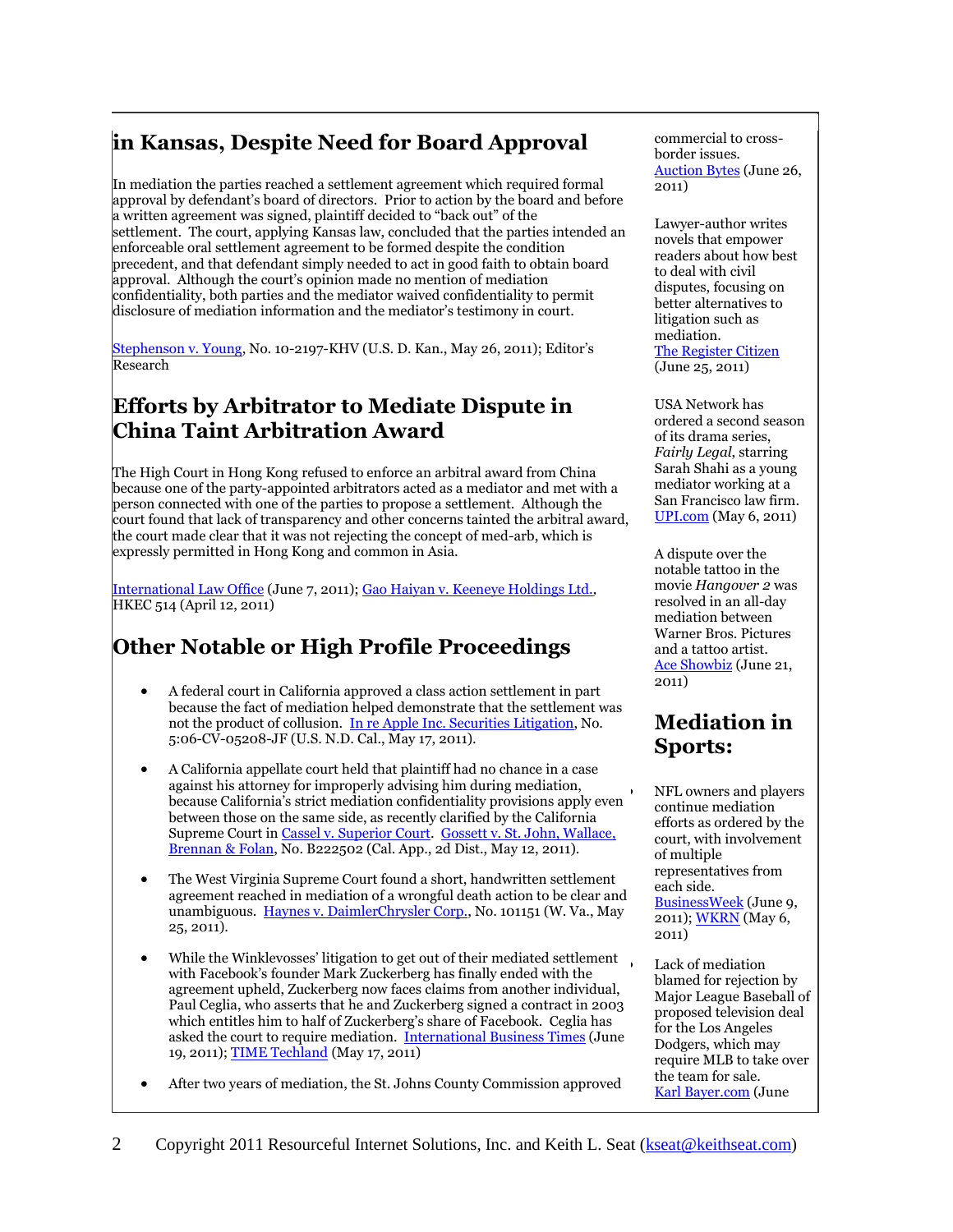a settlement allowing a church to build a \$50 million complex on a rural, two-lane road, which resolves three lawsuits brought by the church against the Florida county. While the county sought to protect the neighborhood, residents near the site are concerned that no one in the community knew of the deal, which the County Attorney said had to be secret because mediation is confidential. [St. Augustine Record](http://staugustine.com/news/local-news/2011-06-07/hopewell-deal-surprises-residents) (June 8, 2011)

- A tentative agreement reached in mediation by a Nevada irrigation district to pay \$10 million to victims of a flood from an irrigation canal has been complicated by concerns raised by the Justice Department that some of the property offered as collateral is actually federal property. The federal magistrate initially ordered the Justice Department to participate in a settlement conference, but reversed his order. The remaining parties will continue mediation in an effort to finalize an agreement. [San Jose](http://www.mercurynews.com/breaking-news/ci_17983736?nclick_check=1)  [Mercury News](http://www.mercurynews.com/breaking-news/ci_17983736?nclick_check=1) (May 3, 2011)
- Teletouch reports that it has made significant progress in mediation with AT&T over contractual rights as an AT&T cellular distributor to sell the iPhone and other AT&T exclusive products. With settlement anticipated, the parties agreed to move back the scheduled arbitration of the dispute. [Traders Huddle.com](http://www.tradershuddle.com/20110524233835/Press-Releases/Teletouch-Subsidiary-Progressive-Concepts-Inc.-dba-Hawk-Electronics-and-ATT-Reach-Tentative-Settlement-in-Mediation-%E2%80%93-Parties-Mutually-Agree-to-Reschedule-Arbitration-Hearing-Start-to-July-) (May 24, 2011)
- Four days of mediation have been scheduled in an effort to obtain a mass settlement of 60 state cases being litigated in Connecticut in the wake of the Kleen Energy natural gas plant explosion in February 2010 which killed six workers and injured dozens. [iStockAnalyst.com](http://www.istockanalyst.com/business/news/5257150/kleen-energy-explosion-lawsuits-headed-to-mediation) (June 27, 2011)
- Nortel Networks units in North America and Europe have been ordered by judges in the U.S. and Canada to attempt mediation to allocate \$4 billion that has been raised by the bankrupt company for creditors. The judicial requirement to mediate is an effort to avoid inconsistent decisions and appellate litigation. [Bloomberg](http://www.bloomberg.com/news/2011-06-20/nortel-judge-orders-mediation-on-rules-for-units-to-split-up-4-billion.html) (June 20, 2011)
- Mediation is being conducted over a dam and reservoir project being constructed in the Mexican state of Jalisco which will flood two towns. The mediation will involve Mexico's water authority, Conagua, local authorities and opponents of the project. [Water World](http://www.waterworld.com/index/display/news_display/1423027346.html) (May 23, 2011)

# **NEWS & INITIATIVES:**

# **Mediation Helps Reduce Med Mal Litigation**

The number of medical malpractice lawsuits filed in Pennsylvania declined for the sixth year in a row, with attorneys attributing the decrease to private mediation, among other changes. The current number of med mal lawsuits is now only about half the peak in 2002.

[Beaumont Enterprise.com](http://www.beaumontenterprise.com/news/article/Malpractice-suits-in-Pa-drop-for-6th-year-in-row-1390696.php) (May 22, 2011)

#### **New York Mediation Centers Face Cuts in State Funding**

With significant budget cuts to New York's Unified Court System, the court is cutting in half last year's \$9.6 million in funding for a network of conflict resolution centers in the state. Although centers are seeking other funding and considering

30, 2011)[; Huffpost Los](http://www.huffingtonpost.com/2011/06/20/selig-mccourt-dodgers-deal-_n_880788.html)  [Angeles](http://www.huffingtonpost.com/2011/06/20/selig-mccourt-dodgers-deal-_n_880788.html) (June 20, 2011)

 Maryland is required by state law to provide mediation to help obtain a new simulcasting agreement between Rosecraft Raceway and thoroughbred racing's representatives, if the parties are not able to negotiate an agreement privately. If state-led mediation does not result in a deal by October 1, the law requires arbitration. [Baltimore Sun](http://www.baltimoresun.com/business/bs-bz-rosecroft-simulcast-mediation-20110630,0,440536.story) (June 30, 2011)

 A written apology and other terms reached in mediation have resolved defamation litigation by boxer Manny Pacquiao against executives of Golden Boy Promotions, although the case continues against the Mayweathers. [GMA](http://www.gmanews.tv/pbr/article/222281/sports/pacquiaos-lawsuit-vs-mayweathers-still-stands)  [News](http://www.gmanews.tv/pbr/article/222281/sports/pacquiaos-lawsuit-vs-mayweathers-still-stands) (June 1, 2011)

- Australia's Arena Football League players are headed toward mediation to resolve a dispute over division of revenues after an historic meeting of players in five venues around the country. [Sports News](http://www.sportsnewsfirst.com.au/articles/2011/06/29/afl-players-headed-to-pay-mediation/)  [First.com.au](http://www.sportsnewsfirst.com.au/articles/2011/06/29/afl-players-headed-to-pay-mediation/) (June 29, 2011)
- Resolutions reached earlier this year after five months of mediation over leadership of the Nigeria Rugby Football Federation have not yet been implemented, so issues continue. [Next.com](http://234next.com/csp/cms/sites/Next/Sport/5720856-147/story.csp) (June 25, 2011)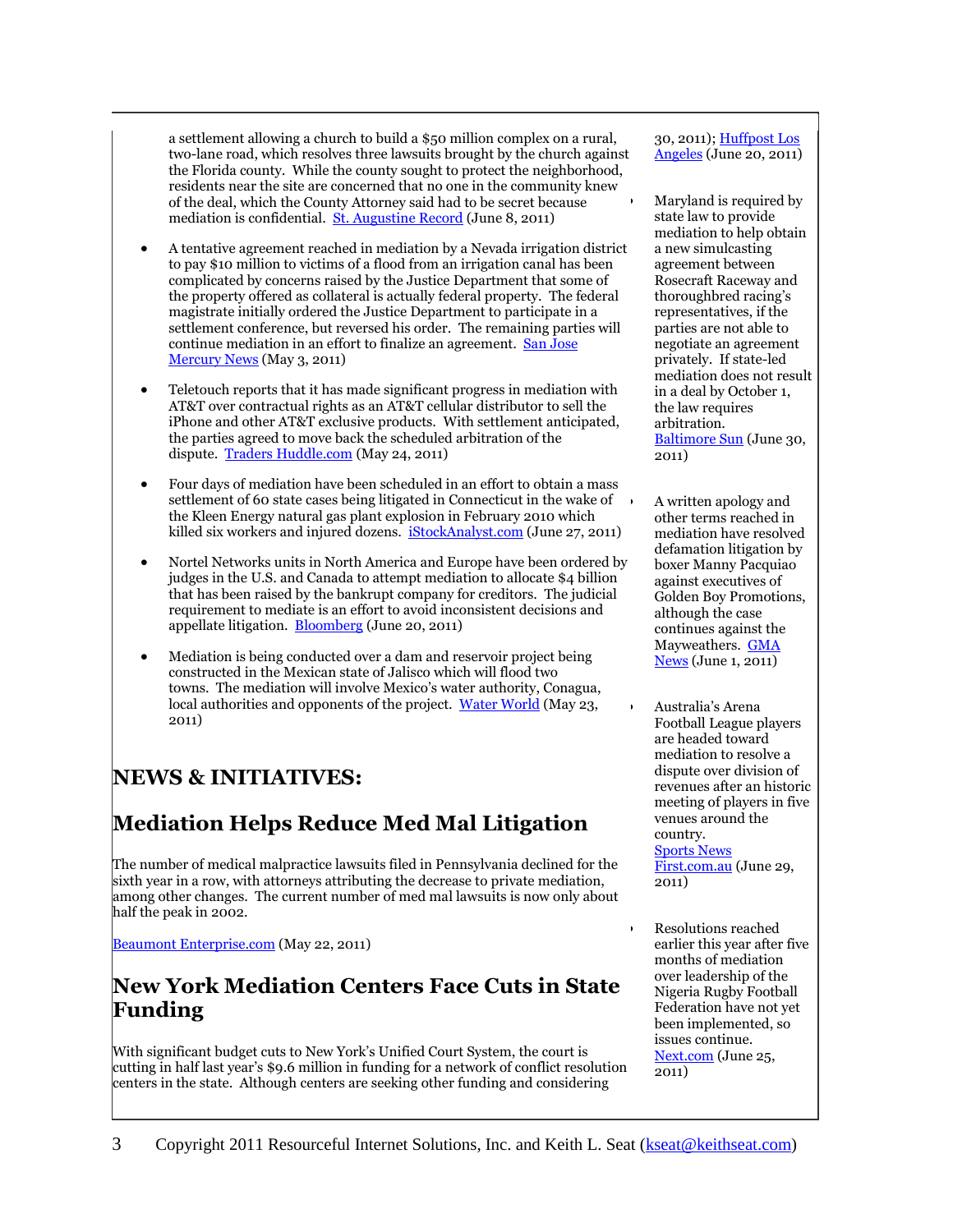new fees, the cuts are resulting in layoffs of staff, limiting the number of matters that can be handled even with volunteer mediators. The cutback in mediation is expected to increase pressure on the crowded court system which is itself facing personnel cuts.

[Legislative Gazette.com](http://www.legislativegazette.com/Articles-c-2011-05-23-77567.113122-Dispute-resolution-funding-cuts-could-impact-court-system.html) (May 23, 2011)

#### **New International Tribunal Created for Disputes over Complex Financial Instruments**

The world's first international conflict resolution group for disputes over derivatives and other complex financial instruments has been established as a non-profit under Dutch law and is based in the Hague. The group is the Panel of Recognized International Market Experts in Finance (P.R.I.M.E. Finance). While a panel of experts is already on its newly-launched website, the group will begin offering mediation and arbitration services in January 2012. The organization states that it benefits from various subsidies, so may be less expensive than other alternatives.

[Commodity Focus.com](http://commodityfocus.com/dj-experts-to-unveil-tribunal-for-disputes-over-complex-financial-instruments/2011/06/28/) (June 28, 2011); [P.R.I.M.E. Finance](http://www.primefinancedisputes.org/)

# **International Mediation Developments**

- **Mexico** and the U.S. agreed on a three member mediation panel to address the issue of expanding export of U.S. potatoes to all of Mexico. [Alamosa News.com](http://www.alamosanews.com/v2_news_articles.php?heading=0&page=72&story_id=21153) (June 28, 2011)
- **Britain** is considering requiring claimants to participate in mediation before filing libel claims in court to save money and time and to deter foreigners from "libel tourism." [Mail Online](http://www.dailymail.co.uk/news/article-2004051/Ken-Clarke-force-rich-famous-mediation-libel-claims.html?ito=feeds-newsxml) (June 16, 2011)
- A Mediation Helpline has been established in **Scotland** to provide information and encourage greater use of mediation. [Scottish Mediation](http://www.scottishmediation.org.uk/?faq-item=scottish-mediation-helpline)  [Helpline;](http://www.scottishmediation.org.uk/?faq-item=scottish-mediation-helpline) [News.Scotsman.com](http://news.scotsman.com/politics/Law-and-Legal-Affairs-Halfway.6764802.jp?articlepage=3) (May 9, 2011)
- As a result of increasing litigation and backlog in its courts, **Cyprus** will soon open a mediation and arbitration center designed to boost its profile, and will include training in alternative dispute resolution for lawyers from the Middle East and North Africa. [The Lawyer](http://www.thelawyer.com/fighting-chance/1008161.article) (June 6, 2011)
- **Bahrain** is seeking to develop its mediation capacity to attract additional business; a mediation training in Bahrain was attended by over 50 professionals. [AME Info.com](http://www.ameinfo.com/267858.html) (June 13, 2011)
- A National Commission for Civic Education official in **Ghana** urges expedited action to extend an alternative dispute resolution program to all lower courts throughout Ghana. [Ghana Broadcasting Corporation](http://gbcghana.com/index.php?id=1.358607.1.384021) (May 12, 2011)
- A pilot mediation program has begun in Thane district court, which may be expanded to the entire state of Maharashtra, **India**. [The Times of India](http://timesofindia.indiatimes.com/city/thane/Thane-gets-two-mediators-to-clear-pending-court-cases/articleshow/9037130.cms) (June 29, 2011)
- The Gujarat State Lawyers Conference in **India** concluded with Gujarat Justice stressing the need for mediation instead of litigation. [The Times of](http://articles.timesofindia.indiatimes.com/2011-05-02/rajkot/29495145_1_senior-judges-mediation-high-court)  [India](http://articles.timesofindia.indiatimes.com/2011-05-02/rajkot/29495145_1_senior-judges-mediation-high-court) (May 2, 2011)
- A new electric cooperative in the **Philippines** has established a mediation and conciliation committee to resolve intra-cooperative

 A horseracing dispute in Jamaica between the United Book Makers' Association and Caymanas Track Limited over quadrupling of rights fees is heading to mediation facilitated by the government. [Go-](http://go-jamaica.com/news/read_article.php?id=28578)[Jamaica](http://go-jamaica.com/news/read_article.php?id=28578) (May 9, 2011)

### **Other Cases & Resolutions:**

 Three years of negotiation and mediation have resulted in a multi-party settlement agreement that may allow gravel mining to increase while restoring an historic watershed and other ecological benefits. [The News Tribune](http://www.thenewstribune.com/2011/06/24/1719926/deal-lets-company-expand-dupont.html) (June 24, 2011)

 Allstate reached a mediated settlement of legal malpractice claims against its counsel following a \$16 million verdict against Allstate in a bad-faith lawsuit. [Kansas City Business](http://www.bizjournals.com/kansascity/news/2011/06/23/allstate-wallace-saunders-malpractice.html?page=all)  [Journal](http://www.bizjournals.com/kansascity/news/2011/06/23/allstate-wallace-saunders-malpractice.html?page=all) (June 23, 2011)

> Dish Network, which recently acquired Blockbuster's assets, has agreed to mediate with Blockbuster Canada over use of the Blockbuster trademark. [Denver](http://www.bizjournals.com/denver/morning_call/2011/06/mediation-ahead-over-rights-to.html)  [Business Journal](http://www.bizjournals.com/denver/morning_call/2011/06/mediation-ahead-over-rights-to.html) (June 24, 2011)

 Target Corp. is planning to expand into Canada in 2013, but is in litigation with a Canadian retailer for trademark infringement, with each claiming the Target name in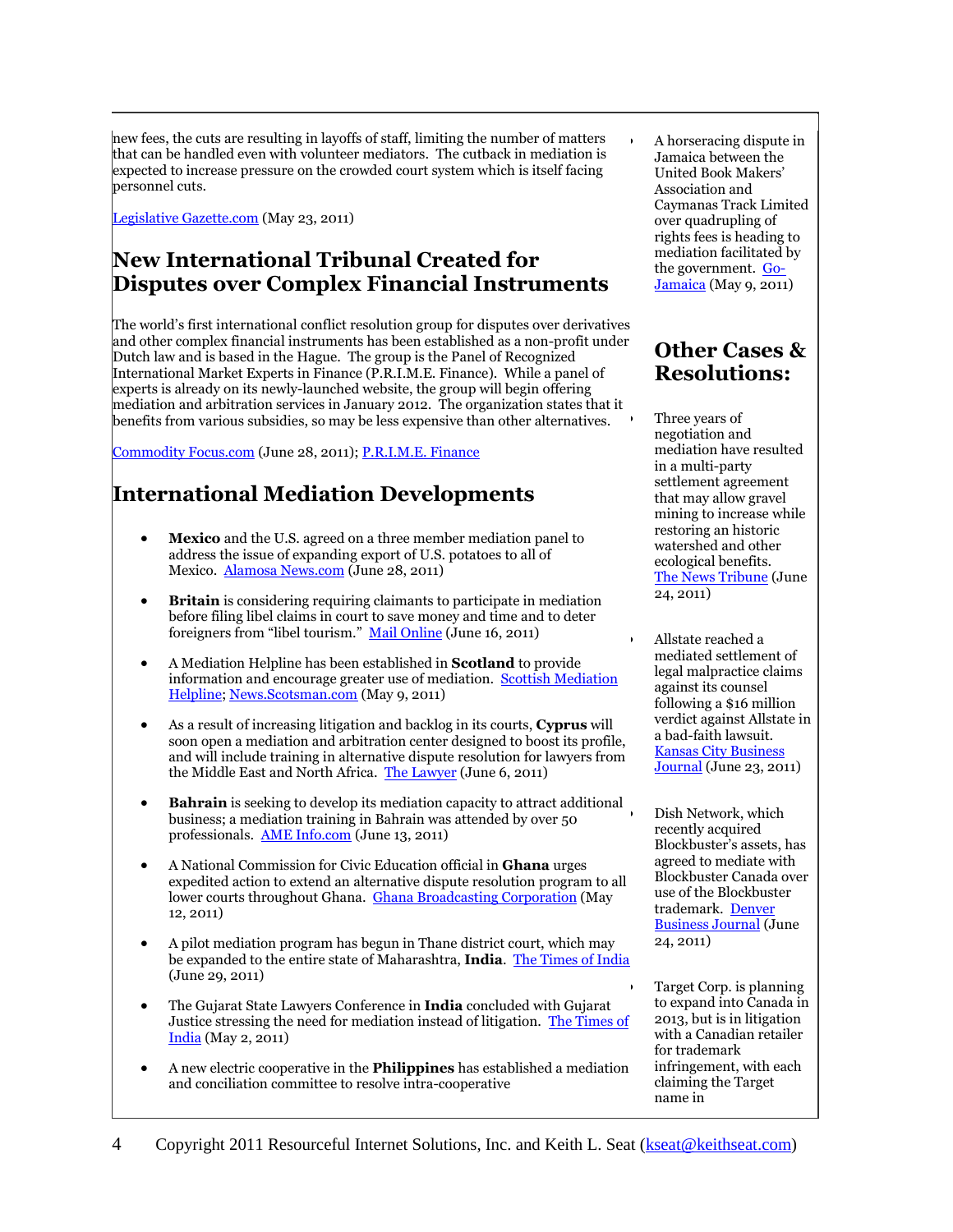#### disputes.  $PIA.gov.ph$  (May 1, 2011)

 A requirement that banks must offer mediation to farmers prior to foreclosure may expand from New South Wales to Victoria, **Australia**, under legislation introduced in Parliament; A\$3.5 million has been allocated for the Farm Debt Mediation Scheme. [Australian Broadcasting](http://www.abc.net.au/news/stories/2011/06/30/3257125.htm)  [Corporation](http://www.abc.net.au/news/stories/2011/06/30/3257125.htm) (June 30, 2011); [Stock & Land](http://sl.farmonline.com.au/news/state/agribusiness-and-general/finance/govt-funds-farm-debt-mediation-scheme/2156966.aspx) (May 9, 2011)

#### **Other Notable News & Initiatives**

- Trustees of charities must use mediation prior to litigation for internal disputes according to newly revised governance documents provided by the Charity Commission for use in setting up new charities. [Third Sector](http://thirdsector.co.uk/Channels/Governance/Article/1075394/New-model-governance-documents-emphasise-mediation/) (June 16, 2011)
- Texas is working on legislation to revamp the state's windstorm fund which insures coastal properties against hurricanes. The Texas Senate passed a bill which mandates mediation of disputes over claims prior to litigation. [Chron.com](http://www.chron.com/disp/story.mpl/business/7580022.html) (May 24, 2011); [Daily Reporter](http://www.greenfieldreporter.com/view/story/2ee1adea4fbc471a871573e001ed79a9/TX-XGR--Texas-Windstorm/) (May 24, 2011)
- The Santa Barbara Council discussed whether to cut the city's Rental Housing Mediation Task Force as a result of deeper than expected cuts in block grants from the Department of Housing and Urban Development. Alternate sources of funds were also explored, such as payments from large landlords and trade associations. [Noozhawk](http://www.noozhawk.com/article/050211_rental_housing_mediation_task_force/) (May 2, 2011)
- The Harvard Mediation Program at Harvard Law School celebrated its 30th anniversary of training mediators. [Harvard Law School](http://www.law.harvard.edu/news/2011/05/11_harvard-mediation-program-celebrates-30-years.html) (May 11, 2011)
- Tulsa's Early Settlement program celebrated the success of the nearly 30 year old program which expanded last year to include court cases. The mediation program handled over 1,600 cases in FY2010. [Tulsa World](http://www.tulsaworld.com/news/article.aspx?subjectid=11&articleid=20110616_16_A5_Cityco546302) (June 16, 2011)

## **Update on Home Foreclosure Mediation**

- **Hawaii** enacted landmark legislation in May to address concerns with home foreclosure processes, requiring mediation of non-judicial foreclosures. But in June legislators held hearings to try to clarify issues surrounding the 100-page bill. Among other concerns, Fannie Mae is shifting all new matters to judicial foreclosure, to which mediation does not apply. Hawaii's Mortgage Foreclosure Dispute Resolution Program is to begin by October 1 and be self-funding from fees collected from the parties. [Hawaii Reporter](http://www.hawaiireporter.com/new-hawaii-foreclosure-law-controversial-in-industry/123) (June 30, 2011)[; MortgageOrb](http://www.mortgageorb.com/e107_plugins/content/content.php?content.8891) (June 13, 2011); [KHNL/KGMB](http://www.hawaiinewsnow.com/story/14584685/mortgage-foreclosure-mediation-now-law) (May 6, 2011); [KITV.com](http://www.kitv.com/news/27796941/detail.html) (May 6, 2011); [BusinessWeek](http://www.businessweek.com/ap/financialnews/D9MVNQ9O0.htm) (May 2, 2011)
- **Connecticut** is tweaking its successful foreclosure mediation program to prevent any foreclosure proceedings for eight months on cases that are in mediation. Under the current dual track system, litigation can proceed even while mediation is being conducted, which causes confusion. The new proposal awaits signature by the governor. [Connecticut Post](http://www.ctpost.com/local/article/Tweak-of-foreclosure-mediation-law-carries-1430195.php) (June 18, 2011); [LoanSafe.org](http://www.loansafe.org/distressed-homeowners-in-mediation-get-reprieve-from-foreclosure-litigation) (June 10, 2011)
- Final rules for **Washington, D.C.**'s foreclosure prevention program have

Canada. Mediation in Canada's federal court has not been successful to date, but trial is not scheduled until November 2012. [Star Tribune.com](http://www.startribune.com/business/124489523.html) (June 24, 2011); [Bloomberg](http://www.bloomberg.com/news/2011-06-02/target-enters-court-mediation-in-dispute-over-naming-rights-in-canada.html) (June 2, 2011)

 Eight years of litigation between creditors and the widow of former Enron CEO Kenneth Lay have been resolved in mediation. [Reuters](http://www.reuters.com/article/2011/06/20/us-enron-lay-idUSTRE75J3GC20110620) (June 20, 2011)

An advocacy group's class action against Coca-Cola's VitaminWater will be mediated in July. [Food Navigator-](http://www.foodnavigator-usa.com/Legislation/Coca-Cola-VitaminWater-class-action-to-go-to-mediation)[USA.com](http://www.foodnavigator-usa.com/Legislation/Coca-Cola-VitaminWater-class-action-to-go-to-mediation) (June 7, 2011)

 Mediation resulted in agreement by LimeWire to pay \$105 million to 13 record companies, ending five years of litigation. **[Reuters](http://www.reuters.com/article/2011/05/12/limewire-idUSN1211102220110512)** (May 12, 2011)

Litigation over land valuation ended with a mediated settlement in which the school district must find \$14 million for repayment of taxes. [Beaumont](http://www.beaumontenterprise.com/news/education/article/Port-Arthur-ISD-must-pay-14-6-million-to-settle-1380191.php)  [Enterprise.com](http://www.beaumontenterprise.com/news/education/article/Port-Arthur-ISD-must-pay-14-6-million-to-settle-1380191.php) (May 14, 2011)

 Mediation and \$1.5 million settlement resolve lawsuit by the family of an unarmed man killed by a California detective. [Fresnobee.co](http://www.fresnobee.com/2011/05/19/2395112/tulare-county-to-pay-15m-to-family.html) [m](http://www.fresnobee.com/2011/05/19/2395112/tulare-county-to-pay-15m-to-family.html) (May 19, 2011)

Successful mediation concluded with agreement to review land

5 Copyright 2011 Resourceful Internet Solutions, Inc. and Keith L. Seat (kseat@keithseat.com)